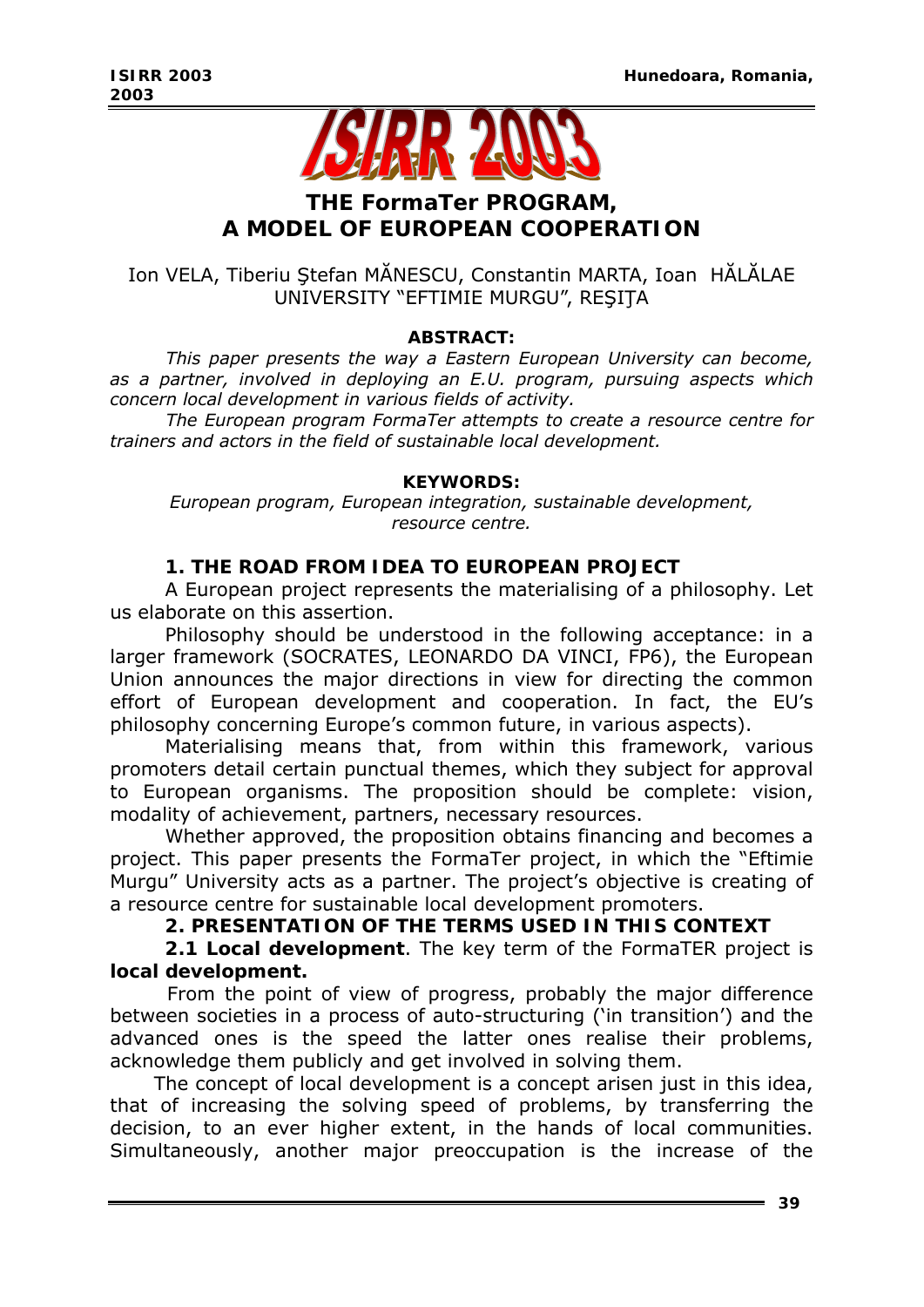population's degree of involvement in solving the problems of the local community.

**2.2 Durability, Globalisation, Local Community.** The approach through the concept of **'durability'** entails a permanent ability of pursuing and seizing of the long-term tendencies, from the local to the global level. **Globalisation**, paradoxically, contributes to enhancing of the local efforts. Apparently in a paradoxical way, it generates a re-enactment of the spirit of the local community, understood in a narrower or broader sense. The more globalisation proves more aggressive; **the local level** structures itself more intense and becomes more creative. The citizen tends to retake into possession the environment, to adapt his/her options, activity and competencies, with a view of granting balance, evolution and protection of his/her territory.

On the other hand, these concerns rapidly take an official and organised form of manifestation. France will soon have an organic law relative to experimentation within territorial communities, which will authorise local communities to issue exceptions from laws, as an experiment and within clear circumstances, in questions pertaining to their sphere of competence, for an interval of five years, extensible with two more years. The law will allow the applying of new provisions introduced into the Constitution. After the experimenting period, a report will be presented to the Government and to the Parliament, which will analyse them and will decide whether they will be continued, abandoned or generalised.

**2.3 EU Projects**. The European Union considers reducing the inequality between itself and the candidate countries as priority for the assimilation process.

Conceptually, unification (and, in the case of candidate countries, integration) is defined as a process of homogenising the concepts. In a broad social, economic and cultural context, homogenising the concepts is a difficult problem (inclusively at the level of the working groups involved in the Union's projects). This will probably be the touchstone of the achievement of a real united Europe.

On the other hand, following the problems of applicant communities to integration, a similarity of problems is to be noted. That is, problems for which no precedents in the history of the recent development of the European Union exist are actually few.

It thus appears the problem of transmitting information. Different studies elaborated by EU organisms have demonstrated that information concerning the projects of local actors – both at the level of elaborating the development project, and at that of the structure of preparation and complement – are not always known and, thus, cannot be exploited and transmitted to other promoters of individual or collective projects. It is seen on the other hand that their modality of valorisation does not allow in all cases a good assimilation by other actors at local level.

The same problem is repeated in the case of development agents, which can meet difficulties in finding information about experiences or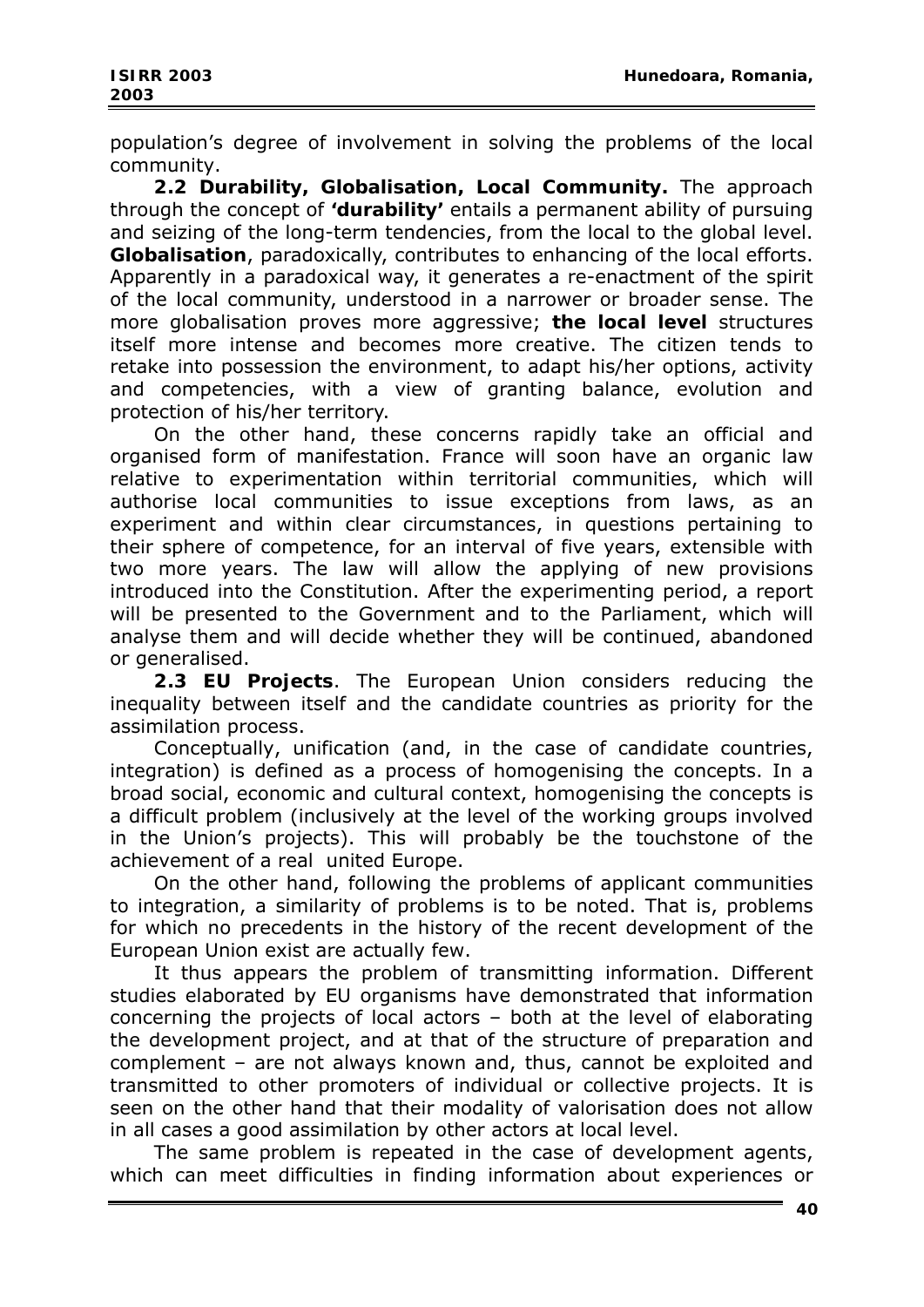simply about the available programs offer in forming and training and which can be mobilised in order to meet the needs of local actors.

With these remarks, it appears as natural (and extremely important!) the concern for the transfer of experience.

FormaTer aims exactly at the achieving of an (electronic) centre of transfer of experience in problems concerning local development. In the official wording, a 'Centre de ressources pour les formateurs et les acteurs du développement durable des territoires'.

## **3. PARTNERS OF THE FORMATER PROJECT**

 FormaTer is built in each of the partner countries around a coordinating structure from agricultural and rural education or from that supporting local development.

### **3.1 France**

Le Centre d'Expérimentation Pédagogique (The Centre of Pedagogical Experimenting) from Florac, la Bergerie nationale (The National Centre National of Ovines) from Rambouillet and Cempama from Fouesnant are, all, public national institutions, with a mission of support of the structures of public agricultural education.

They have coordinated and effectuated various activities, research and studies – actions connected to closer ties between the training system and the territory where the training takes place. They dispose of resource centres widely open to teachers, trainers, actors and local population.

### **3.2 Portugal**

The "INDE" Cooperative (Intercooperação e Desenvolvimento) activates in various fields of development and cooperation. It was responsible with the animation of the Leader II program in Portugal and it participated at the European monitoring organism Leader. She brings in the project a solid experience in animating and sustaining local groups, especially in the field of associations.

### **3.3 Spain**

IDES, The Institute of Development and Social Studies from Granada brings its experience in cooperation with the elected persons from local public administration, concretised in implementing, together with the Superior Institute of Studies on Enterprises, of a master's degree in local development.

The Centres for Agricultural Information and Formation CIFAs from Cordoba and Hinojosa del Duque have as a mission the training of farmers and employees from the agro-alimentary and para-agricultural sector. It takes an active part in the activities of local organisations and associations, collaborates to numerous cooperative and associative projects and is strongly anchored in the rural economic network.

### **3.4 Romania**

The "Eftimie Murgu" University from Reşiţa has an economics faculty and is developing a series of international programs with other countries from Europe, especially France, Germany and Italy. It is constantly involved in debates and activities connected to urban and rural development, together with the County Council of Caraş-Severin. As an institution caught in the training and educational structures, it is an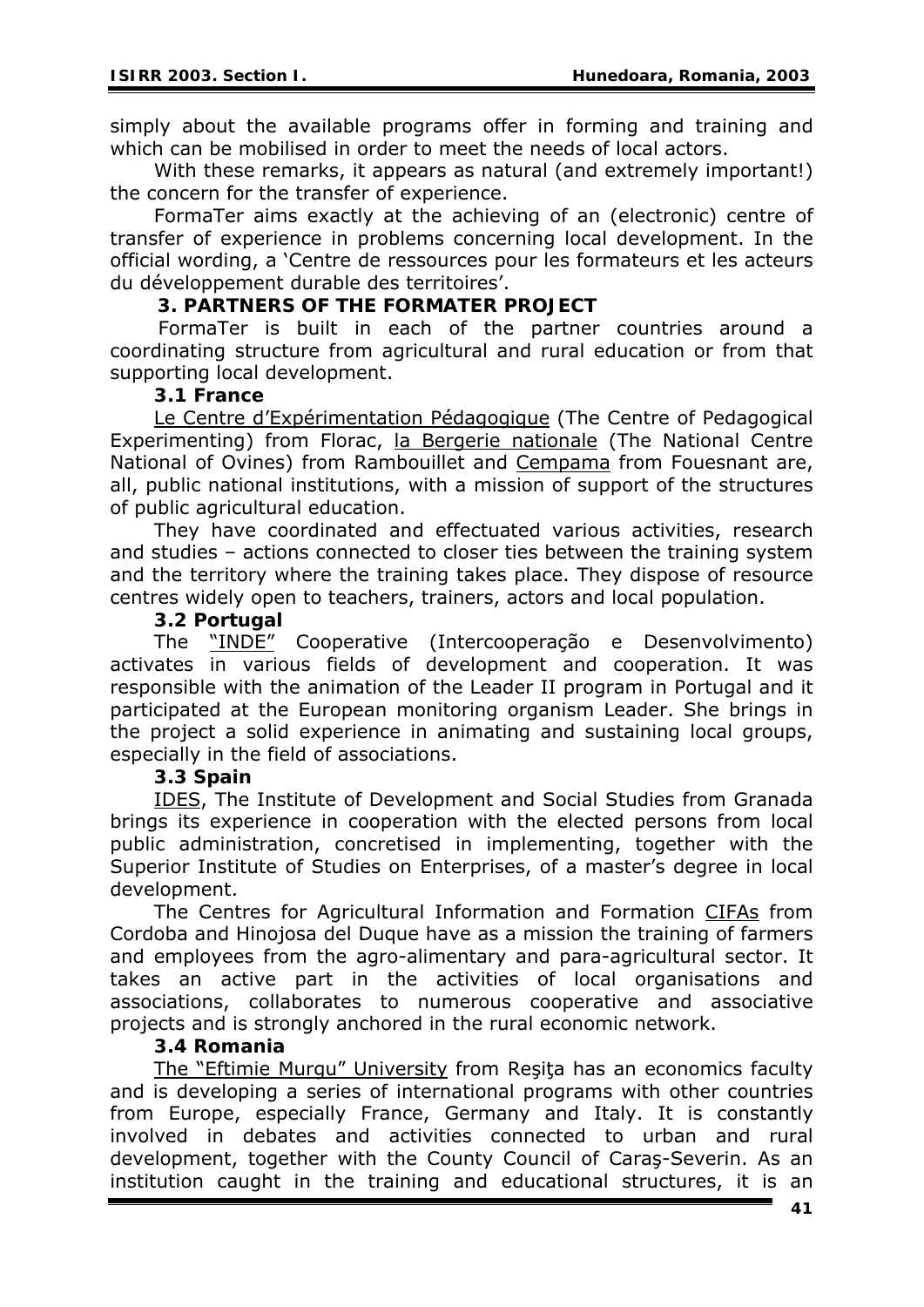essential partner of local development, and is supporting, through information and training, the projects initiated within the local community.

# **4. CARRYING OUT OF THE PROJECT**

 **4.1 A few notes on the key-concepts** 

FormaTer has been developed using a **"study – action" method** that consists of developing an appropriate response to the needs arising from a given situation in a specific region, and engaging in a reflection on the pertinent actions that can be put into place taking these needs into account. This method allows the association of periods of "study" and periods of "action". These different but complementary periods of activity result in a clearer understanding of the situation and enable an experimentation of elements that may facilitate a response.

The partners of FormaTer based the project on the knowledge they had of the needs of their respective users, coupled with the results of "study-actions" that recommended the construction of a resource centre for teachers and local development agents. Next, they carried out a series of interviews to confirm the validity of the project.

The interviews in turn resulted in a summary of the needs expressed, and the construction of the website FormaTer. The partners of the project then developed data-collecting tools which were submitted to local reflection groups for approval. A parallel activity was a collective reflection on the supports most likely to respond to the needs of the users whilst stimulating their involvement in the project.

The following glossary comprises the aspects considered most important, within the project, for the problems of local development:

Agribusiness (farm produce industry), Agriculture and forest, Animation, Arts and crafts, Citizenship, Club cooperative life, Communication, Consumption, Creation of an activity, Culture / Interculturality, Diversification, Economy, Education and training, Employment, Environment, Finances / Management, Fishing, Forestry, Health, Heritage, Human resources, Industry, Information et communication, Innovation, International cooperation, Local development, Local productions, Multi-functionality, N.I.C.T., Natural resources, New jobs and professions, Partnership, Periurban, Pluriactivity, Policies, Religion, Rural development, Services, Social and professional inclusion, Social organisation, Social values, Sport and leisure, Sustainable development, Territorial organisation, The Economy of Solidarity, The fight against poverty, Tourism, Trade, Transport, Urban politics. In the glossary on the site there is also a definition of the terms, specific to the project. Of course, the list is open for new terms, as well as for (re)defining of those already on the site.

### **4.2 The Actual Form of the Project**

The project exists now as a complex site, with a great quantity of information, organised according to several criteria.

The basic unit of the working system is **the record**. The record contains highly synthesised information about one single event from the thematic; let us not forget that, thematic being large, the term 'event' too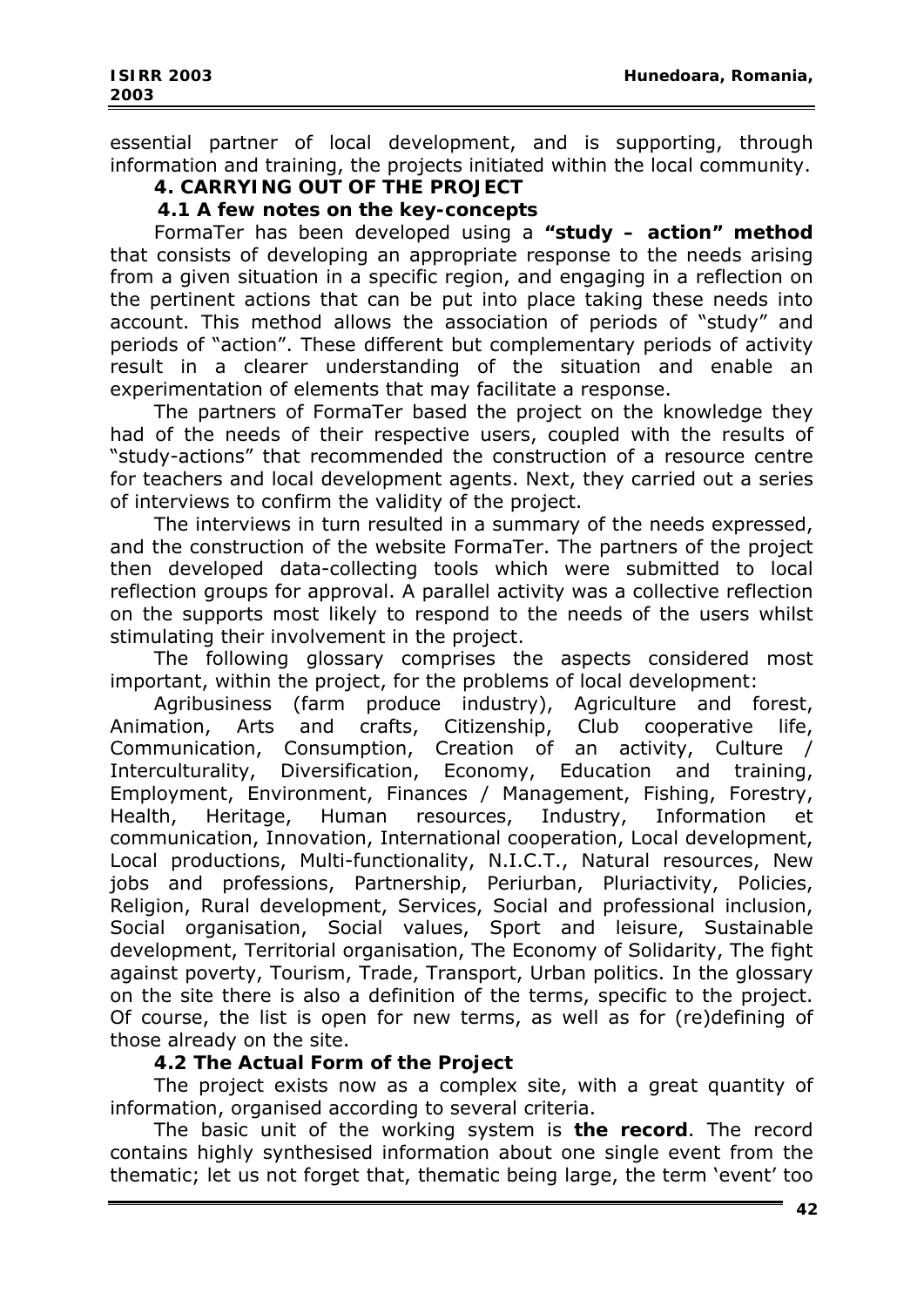should be understood in a large meaning: from an action of an ecological foundation to a modification of the legislation in the field. If the case is, at the basic presentation, (by necessity very synthetic!) the record has attached to it texts, documents, images, as its author considers appropriate; these could also be big-sized documents.

Records can be consulted directly, grouped according to several generic criteria: local development experiences, practices in educating (training) in connection with territory, methods and instruments, opinion articles, juridical and political framework, bibliography and internet support.

The second way of grouping is by **thematic dossiers**. If information associated to a topic is more abundant (for example, legislation specific to local development in EU) it can be grouped in thematic dossiers. For the user to find it in a more rapid way, within the dossiers information is organised by groups: specific instruments, points of view, reference texts, reference works, selection of web links, practices of training, experiences in local development.

Your itinerary as a user: in order to read the records, you don't need any special authorisation. You can also introduce your own records; nevertheless, in order to become visible on the net, they should be validated by one of the administrators. Also, if you wish that the record be also included in existent dossiers or to open a new dossier, you should contact one of the administrators.

#### **4.3 Continuing the Project**

After stabilising the site (at least in its first phase; the experience accumulated in a few years of activity will naturally lead to re-projecting the site) the first priority becomes its dissemination. That is, avoiding the situation in which FormaTer becomes one of the numerous sites that exist, but very few people frequents them (an electronic version of the dossier laying on the shelf!).

The FormaTer team has in view several directions of action.

**'Physical' dissemination**: Spanish, Portuguese and French partners have already co-workers networks, in countries having not been involved in the phase of the project development, and to whom they will present FormaTer. Spanish and Portuguese partners through their de co-workers networks from Latin America, and French partners in the former French colonies, which benefit now from special support programs for agriculture, from the French government.

**Launching FormaTer on the market of training organisms**. The first action was presenting FormaTer at the Second National Convention of Agents in local development, Lille, between the  $25<sup>th</sup>$  and  $28<sup>th</sup>$  of June 2003. The Presentation was the first from a series of similar actions.

**The official Launch** of FormaTer will take place on the 7<sup>th</sup> of October 2003, at Marly le Roy, next to Paris, in the presence of several personalities from the field of durable development belonging to the countries having worked together in this project.